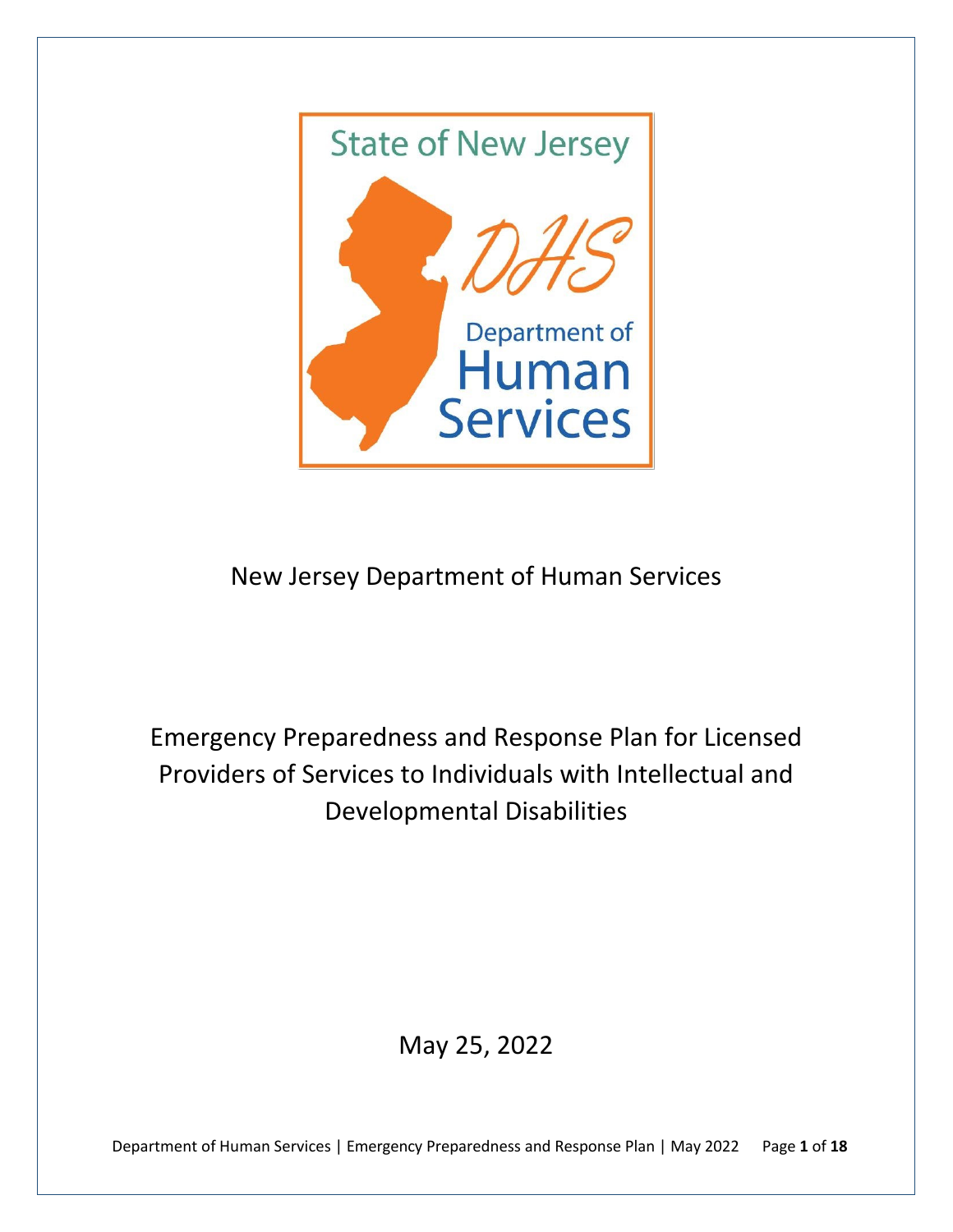# Table of Contents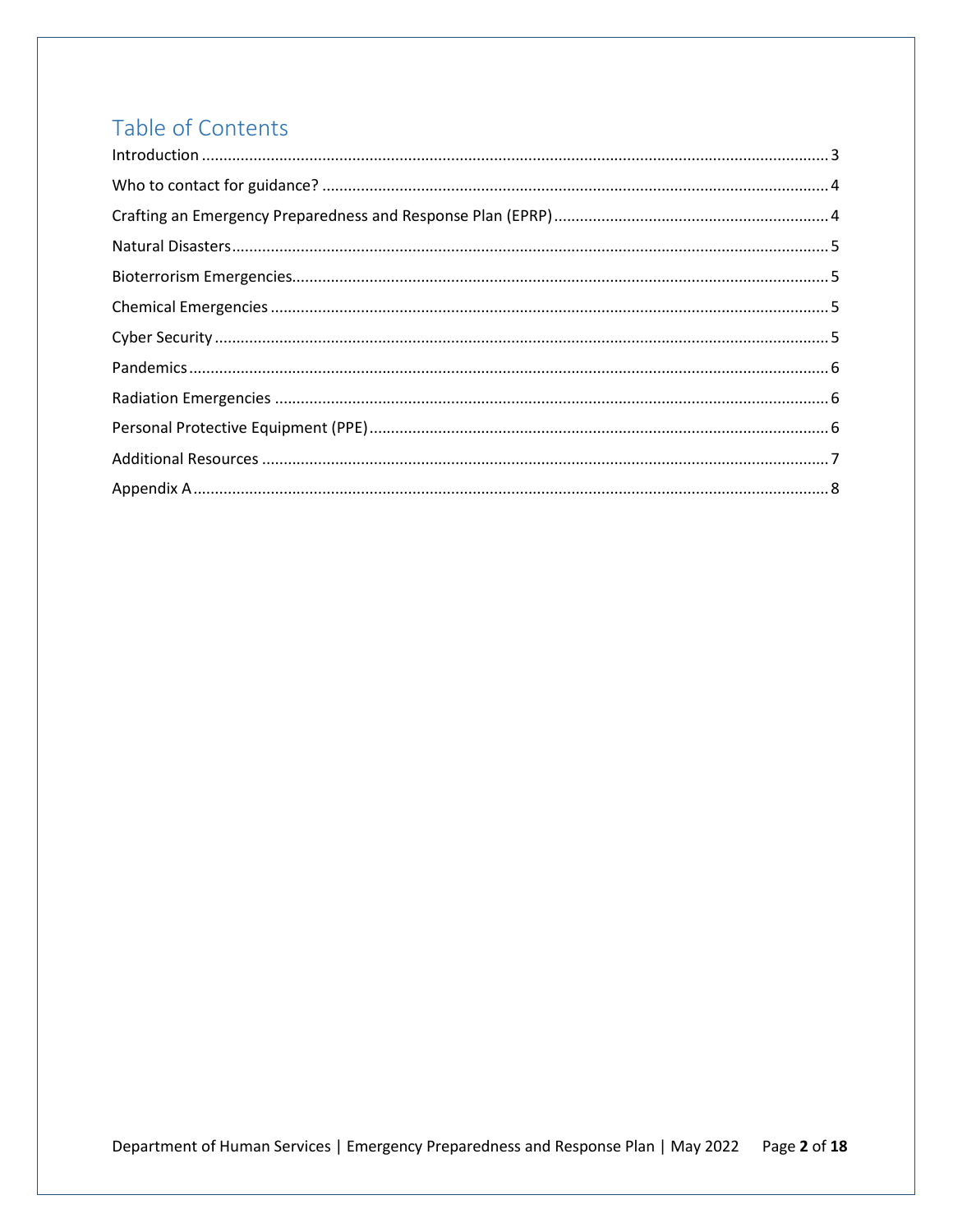#### <span id="page-2-0"></span>**Introduction**

In accordance with P.L. 2021[, Chapter 292,](https://pub.njleg.state.nj.us/Bills/2020/PL21/292_.PDF) the NJ Department of Human Services (DHS) presents this Emergency Preparedness and Response Plan for Licensed Providers of Services to Individuals with Intellectual and Developmental Disabilities (Herein after EPRP). A Licensed Service Provider is any entity licensed, certified, or otherwise authorized by DHS to provide services to individuals with intellectual and developmental disabilities.

This document has been created in consultation with the NJ Department of Health (DOH), Ombudsman for Individuals with Intellectual or Developmental Disabilities and Their Families, Licensed Service Providers (LSPs), and the State Office of Emergency Management.

The EPRP:

- 1. Establishes guidelines and best practices for the general and specific operations, activities, and procedures that are to be undertaken or implemented by LSPs during a public emergency;
- 2. To the extent feasible, identifies the means, methods, and channels through which licensed service providers may obtain personal protective equipment (PPE) and other equipment or services that are critical to the maintenance of ongoing operations during the course of a public emergency;
- 3. Addresses various possible public emergency scenarios and provides for the application of differing standards and best practices for each, as appropriate, while highlighting the standards, best practices, and resource sourcing methods that are applicable for the purposes of any currently declared public emergency; and
- 4. Is consistent with, and incorporates, any relevant guidance that is published by the U.S. Department of Health and Human Services, the federal Centers for Disease Control and Prevention, and any other federal agencies that are involved in the remediation of public emergencies.

DHS shall revise the plan and post on its website, at a minimum, every two years from date of publication and as soon as possible/needed following the declaration of any new public emergency in the State. A new public emergency in the State is defined as one that is officially recognized and declared by the Governor of New Jersey or by the President of the United States. All LSPs must also continue to be in compliance with any other applicable state or federal requirements, including but not limited to, DHS Licensing requirements.

This document is structured using examples of personal and public health threats as indicated on the Center for Disease Control and Prevention (CDC) [Preparedness](https://emergency.cdc.gov/planning/index.asp) and [Planning](https://www.cdc.gov/disasters/disaster_resources.html)<sup>[1](https://emergency.cdc.gov/planning/index.asp)</sup> and [Disast](https://www.cdc.gov/disasters/disaster_resources.html)er [Resources](https://www.cdc.gov/disasters/disaster_resources.html)<sup>[2](#page-2-2)</sup> websites. It follows an "All-Hazards" approach consistent with the National template provided by the Ready. Gov [Emergency Response Plan](https://www.ready.gov/sites/default/files/2020-09/business_emergency-response-plans.pdf) website<sup>[3,](#page-2-3)[4](#page-2-4)</sup>.

Department of Human Services | Emergency Preparedness and Response Plan | May 2022 Page **3** of **18**

<span id="page-2-1"></span><sup>1</sup> <https://emergency.cdc.gov/planning/index.asp>

<span id="page-2-2"></span><sup>2</sup> [https://www.cdc.gov/disasters/disaster\\_resources.html](https://www.cdc.gov/disasters/disaster_resources.html) 

<span id="page-2-3"></span><sup>3</sup> <https://www.ready.gov/business/implementation/emergency>

<span id="page-2-4"></span><sup>4</sup> [https://www.ready.gov/sites/default/files/2020-09/business\\_emergency-response-plans.pdf](https://www.ready.gov/sites/default/files/2020-09/business_emergency-response-plans.pdf)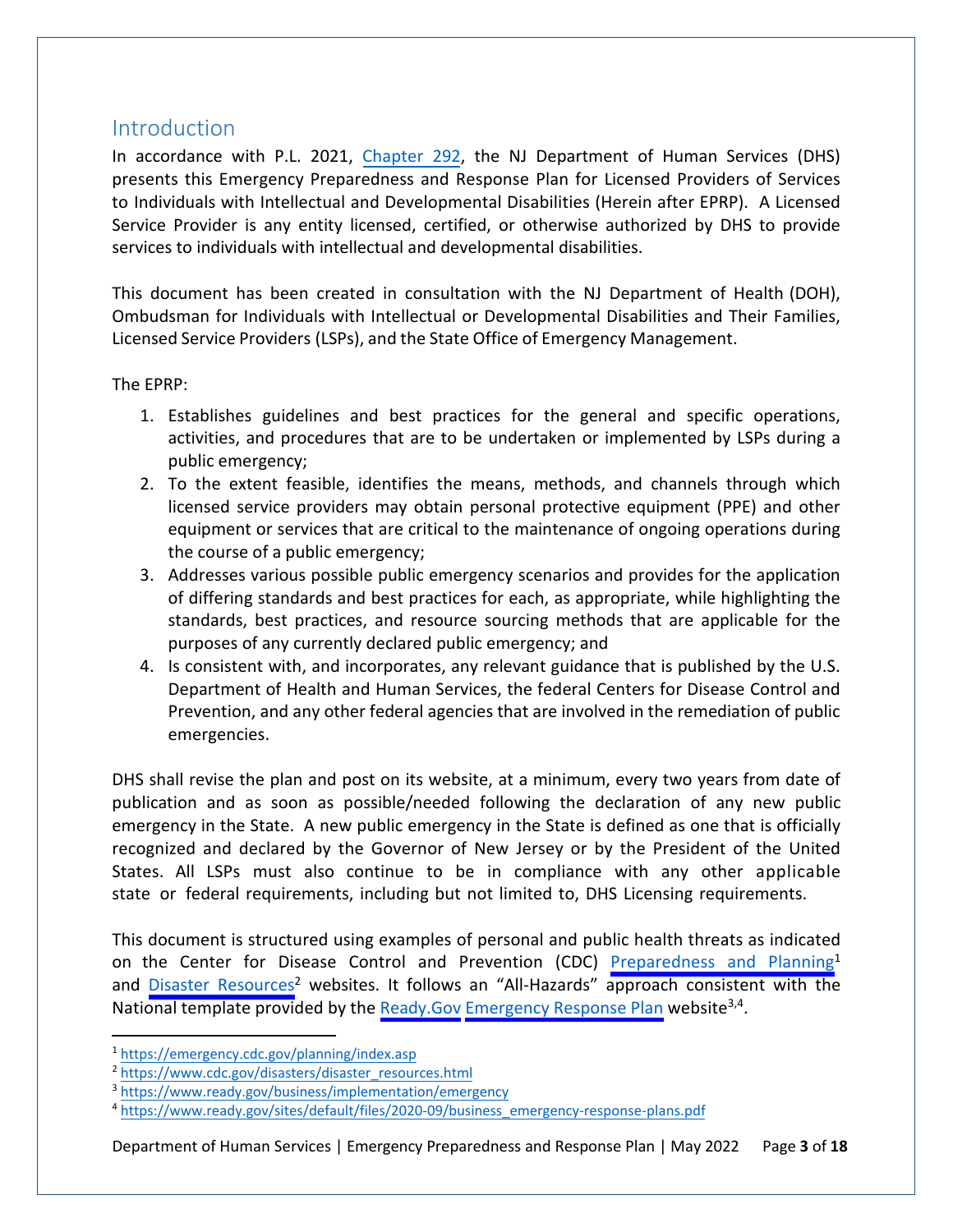### <span id="page-3-0"></span>Who to contact for guidance?

Each Licensed Service Provider (LSP) should reach out to their Local and County Office of Emergency Management (OEM) in order to connect with them and seek additional assistance if needed. Contact information for all County Offices of Emergency Management can be found at [https://nj.gov/njoem/about-us/county-coordinators.shtml.](https://nj.gov/njoem/about-us/county-coordinators.shtml)

LSPs are advised to make connection before a public emergency exists to help local and county OEMs, as well as first responders, understand the unique nature of their organization. It is suggested that each LSP contact their County Office of Emergency Management as they will have a listing of coordinators for their respective jurisdiction.

### <span id="page-3-1"></span>Crafting an Emergency Preparedness and Response Plan (EPRP)

An EPRP will need to be developed to address the specific needs, geographic area and population served of each unique LSP. This document is provided to assist LSPs in developing an EPRP that meets their unique needs and update it as needed. LSPs are also reminded to include protocols to keep the family and guardian(s) of persons served updated.

To assist in this effort, a National template<sup>[5](#page-3-2)</sup> found on the Ready. Gov Emergency Response Plan<sup>[6](#page-3-3)</sup> website was analyzed. It was then adapted into a fillable LSP EPRP (Appendix A) for DHS LSPs to utilize in times of a public emergency. It is designed to make it as easy as possible for an LSP to complete while at the same time adhering to the basics of EPRP development. *Please note that while the EPRP is included as an Appendix in this document, LSPs will likely find it easier to utilize the stand-alone version found [here](https://www.state.nj.us/humanservices/ddd/documents/2022-5-5-ERP-Fillable-PDF.pdf) for creating their EPRP.* 

All plans follow a simple "All-Hazards" approach that can be activated during any type of emergency. For purposes of EPRP development, specific sections have been added that LSPs may find helpful in designing an EPRP to fit the reality of disasters that could occur in their specific area.

The [New Jersey State Hazard Mitigation Plan](https://nj.gov/njoem/mitigation/2019-mitigation-plan.shtml) contains a list of the hazards/disasters that have affected our State. It is incumbent on each respective LSP to know the hazards/disasters that could befall their area and keep those in mind as they craft their EPRP.

The next several sections denote Natural Disasters as found on the CDC [Preparedness and](https://emergency.cdc.gov/planning/index.asp)  [Planning](https://emergency.cdc.gov/planning/index.asp) website under *Personal and Public Health Threats*. LSPs are directed to review each section in the development of their EPRP. LSPs may also review additional information on these natural disasters by visiting [https://www.ready.gov/be-informed.](https://www.ready.gov/be-informed)

<span id="page-3-2"></span><sup>5</sup> [https://www.ready.gov/sites/default/files/2020-09/business\\_emergency-response-plans.pdf](https://www.ready.gov/sites/default/files/2020-09/business_emergency-response-plans.pdf)

<span id="page-3-3"></span><sup>6</sup> <https://www.ready.gov/business/implementation/emergency>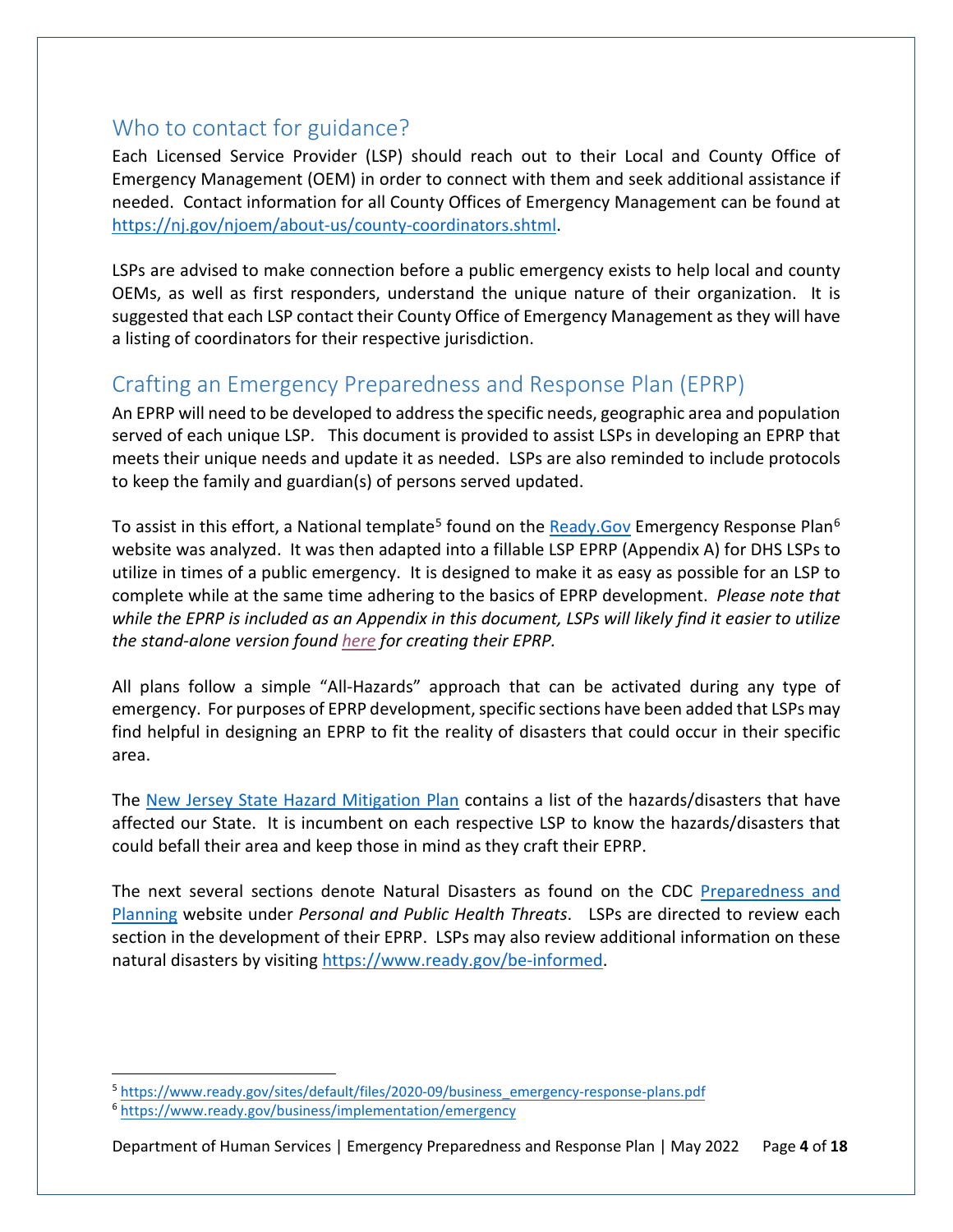#### <span id="page-4-0"></span>Natural Disasters[7](#page-4-4)

Natural disasters can be described as:

- [Earthquakes;](https://www.cdc.gov/disasters/earthquakes/index.html)
- [Extreme heat;](https://www.cdc.gov/disasters/extremeheat/index.html)
- [Floods;](https://www.cdc.gov/disasters/floods/index.html)
- [Hurricanes;](https://www.cdc.gov/disasters/hurricanes/index.html)
- [Landslides and Mudslides;](https://www.cdc.gov/disasters/landslides.html)
- [Lightening;](https://www.cdc.gov/disasters/lightning/index.html)
- [Tornadoes;](https://www.cdc.gov/disasters/tornadoes/index.html)
- [Tsunamis;](https://www.cdc.gov/disasters/tsunamis/index.html)
- [Volcanoes;](https://www.cdc.gov/disasters/volcanoes/index.html)
- [Wildfires;](https://www.cdc.gov/disasters/wildfires/index.html) and
- [Winter Weather](https://www.cdc.gov/disasters/winter/index.html)

### <span id="page-4-1"></span>Bioterrorism Emergencies<sup>[8](#page-4-5)</sup>

Bioterrorism is the intentional use of micro-organisms to bring about ill effects or death to humans, livestock, or crops. The use of micro-organisms to cause disease is a growing concern for public health officials and agricultural bodies.

## <span id="page-4-2"></span>Chemical Emergencies<sup>[9](#page-4-6)</sup>

A chemical emergency occurs when a hazardous chemical has been released and the release has the potential for harming people's health. Chemical releases can be unintentional, as in the case of an industrial accident, or intentional, as in the case of a terrorist attack.

### <span id="page-4-3"></span>Cyber Security<sup>[10](#page-4-7)</sup>

Cyberattacks are malicious attempts to access or damage a computer or network system. Cyberattacks can lead to the loss of money or the theft of personal, financial and medical information.

Cybersecurity involves preventing, detecting and responding to those cyberattacks that can have wide-ranging effects on individuals, organizations, the community and the nation.

<span id="page-4-7"></span>Department of Human Services | Emergency Preparedness and Response Plan | May 2022 Page **5** of **18**

<span id="page-4-4"></span><sup>7</sup> <https://www.cdc.gov/disasters/index.html>

<span id="page-4-5"></span><sup>8</sup> <https://www.osha.gov/bioterrorism>

<span id="page-4-6"></span><sup>9</sup> https://[www.cdc.gov/chemicalemergencies/index.html](https://emergency.cdc.gov/chemical/overview.asp#:%7E:text=A%20chemical%20emergency%20occurs%20when,case%20of%20a%20terrorist%20attack)

<sup>10</sup> [https://www.ready.gov/cybersec](https://emergency.cdc.gov/chemical/overview.asp#:%7E:text=A%20chemical%20emergency%20occurs%20when,case%20of%20a%20terrorist%20attack)[urity](https://www.ready.gov/cybersecurity)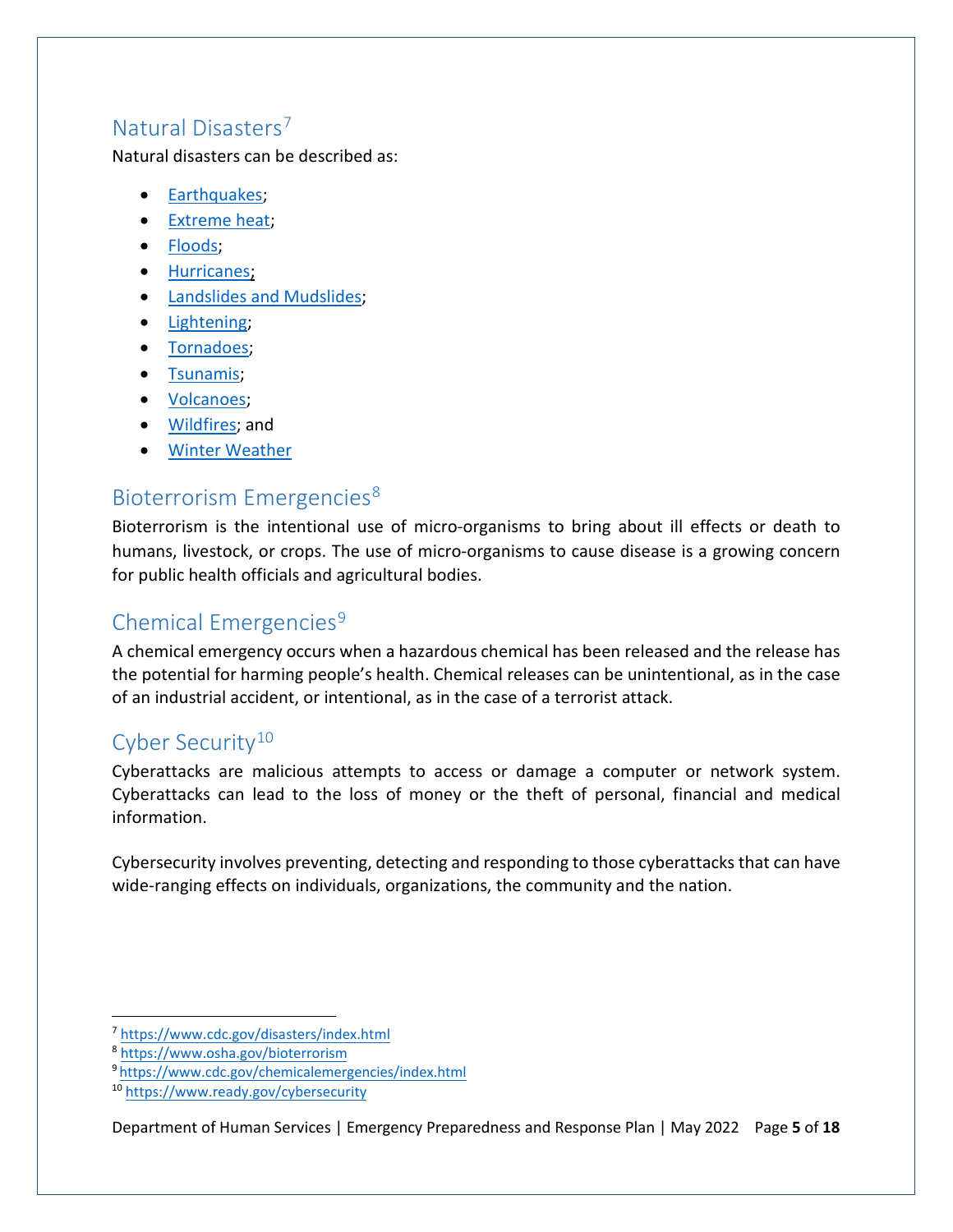#### <span id="page-5-0"></span>Pandemics $11$

A pandemic is a disease outbreak that spans several countries and affects a large number of people. Most often, pandemics are caused by viruses that can easily spread from person to person. A new virus can emerge from anywhere and quickly spread around the world. It is difficult to predict when or where a new pandemic will emerge or what specific risks it will have.

Some of the things we have learned from the COVID-19 pandemic are good habits that can help at any time. These are things such as handwashing, social distancing, covering your mouth and nose with a mask while in public, cleaning and disinfecting high-touch surfaces and staying at home when sick.

The CDC Business Pandemic Influenza Checklist is a good starting point for an EPRP that is to include a pandemic response. This can be found at [https://www.cdc.gov/flu/pandemic](https://www.cdc.gov/flu/pandemic-resources/pdf/businesschecklist.pdf)[resources/pdf/businesschecklist.pdf.](https://www.cdc.gov/flu/pandemic-resources/pdf/businesschecklist.pdf)

### <span id="page-5-1"></span>Radiation Emergencies<sup>[12](#page-5-4)</sup>

Radiation emergencies can be intentional acts designed to hurt others, like a terrorist attack, or they can be accidents that occur when using radioactive material. If a radiation emergency ever happens, it is important to remember to get inside a sturdy building, and into the basement or the innermost room, stay there for at least 24 hours, and stay tuned to the news, official social media accounts, or the radio.

Ready.Gov also has information on this topic that may be useful and that can be found at [https://www.ready.gov/nuclear-power-plants.](https://www.ready.gov/nuclear-power-plants)

### <span id="page-5-2"></span>Personal Protective Equipment (PPE)

All LSP's should be aware of vendors that supply PPE and cleaning supplies in order for LSPs to have a quantity of items in place to support staff and persons served. Depending on the circumstance, LSPs may consider establishing a Memorandum of Understanding with a vendor to ensure supply. By working in coordination with your Local and County Emergency Management Coordinator, an LSP can be connected to the various resources that may be needed to support your facility during a public emergency.

<span id="page-5-3"></span><sup>11</sup> <https://www.ready.gov/pandemic>

<span id="page-5-4"></span><sup>12</sup> <https://www.epa.gov/radtown/radiation-emergencies-and-preparedness>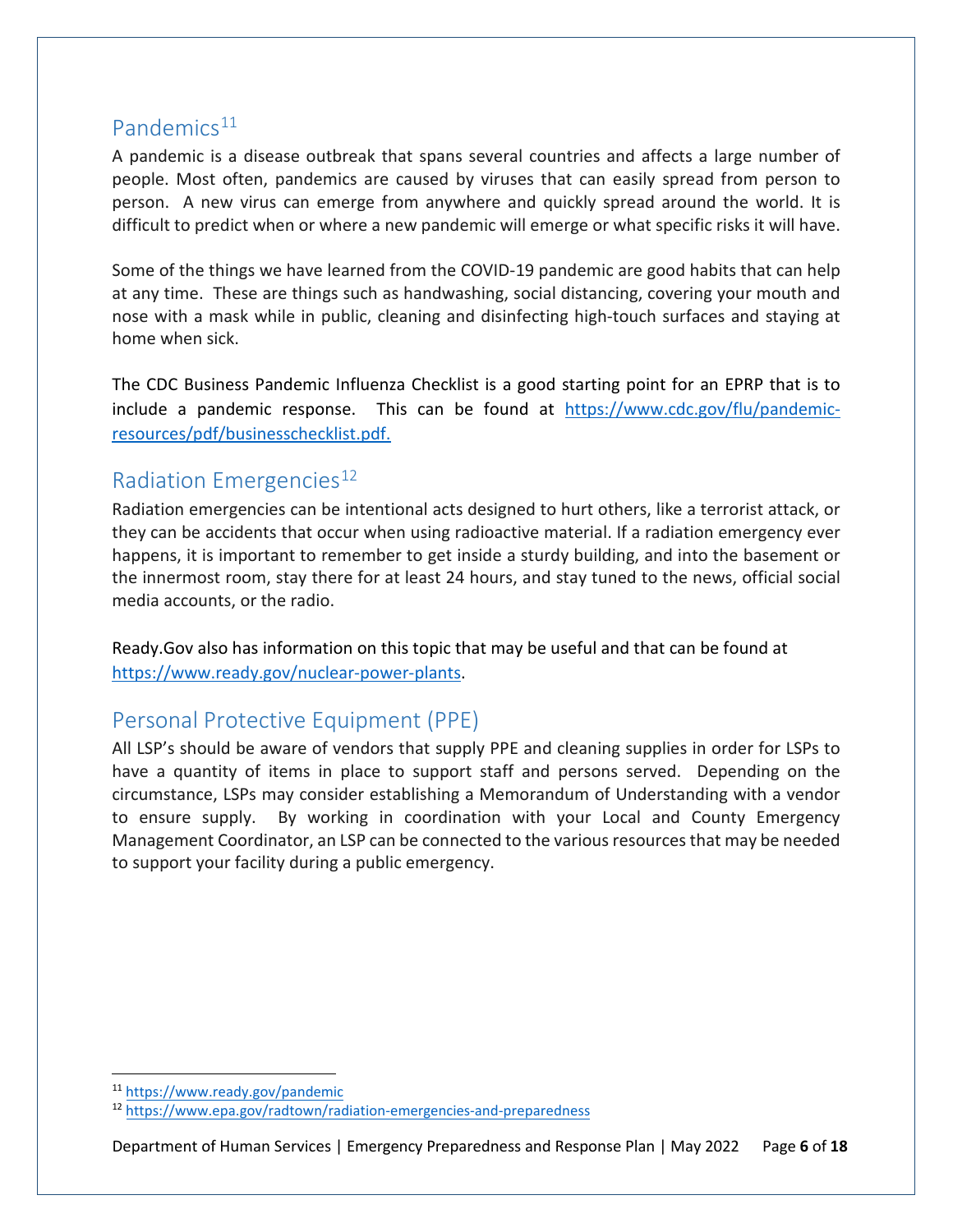### <span id="page-6-0"></span>Additional Resources

**DHS Administrative Office of Emergency Management - 609-631-4363** <https://www.state.nj.us/humanservices/emergency/>

**Ready.NJ.Gov** [www.ready.nj.gov](http://www.ready.nj.gov/)

**Ready.Gov**  [www.ready.gov](http://www.ready.gov/)

**CDC Preparedness and Planning** <https://emergency.cdc.gov/planning/index.asp>

**CDC Disability and Health Emergency Preparedness**  <https://www.cdc.gov/ncbddd/disabilityandhealth/emergencypreparedness.html>

**New Jersey Office of Emergency Management Coordinators**  <https://nj.gov/njoem/about-us/county-coordinators.shtml>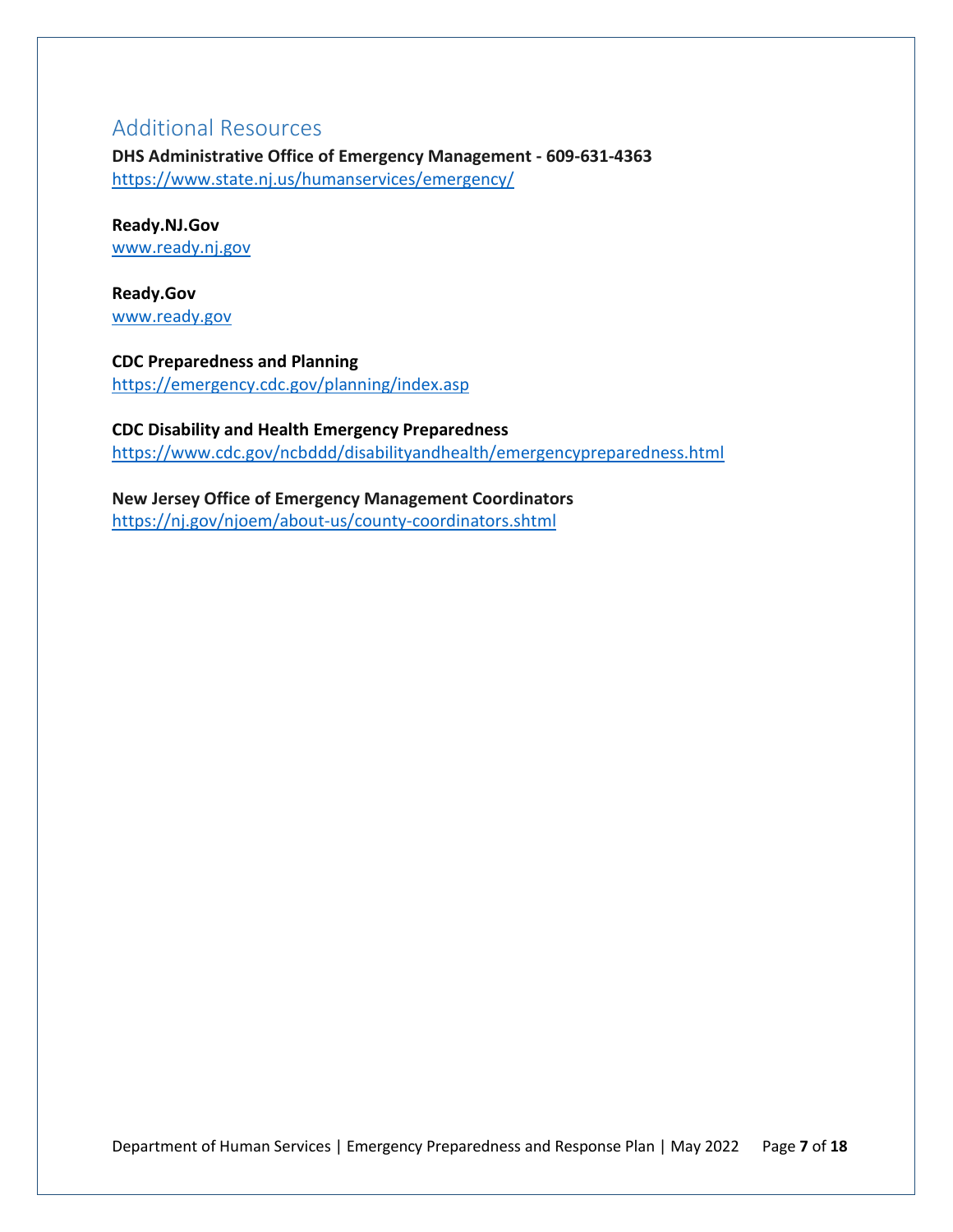<span id="page-7-0"></span>Appendix A

Department of Human Services | Emergency Preparedness and Response Plan | May 2022 Page **8** of **18**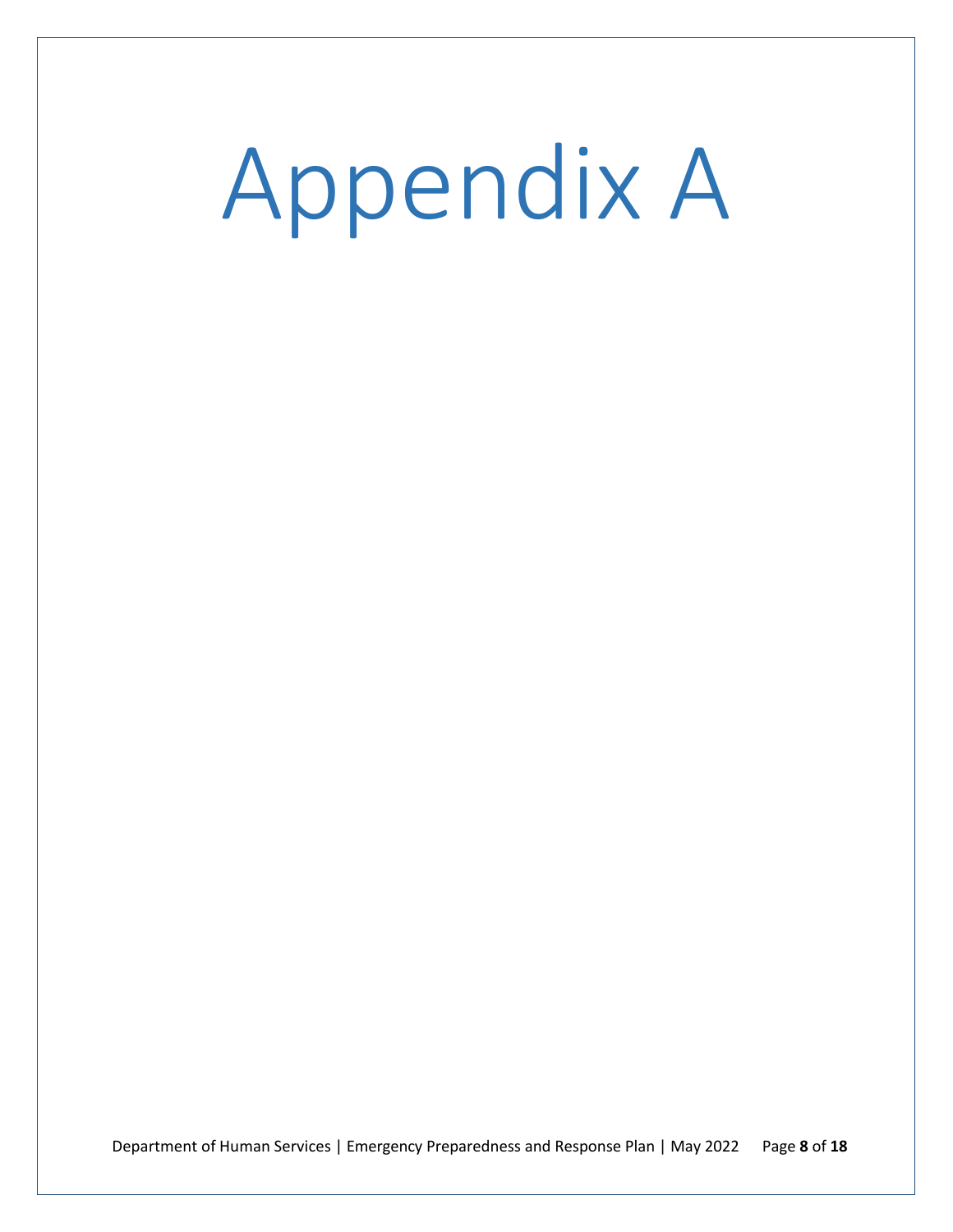| <b>Company Name</b>              |              |  |
|----------------------------------|--------------|--|
| <b>Address</b>                   |              |  |
|                                  |              |  |
| Telephone                        |              |  |
| <b>Contact Name</b>              | <b>Title</b> |  |
| Alternate Contact & Phone Number |              |  |
| <b>Last Revision Date</b>        |              |  |

## Policy and Organizational Statements

Identify the goals and objectives for the emergency preparedness and response plan.

If multiple settings are operated, determine if each needs its own specific Emergency Preparedness and Response Plan (EPRP) or if the organization will implement the same EPRP for different settings.

Define what your emergency preparedness and response team is expected to do during an emergency (e.g., evacuate persons served, employees and visitors, provide first aid, etc.).

Identify any regulations covered by your plan (e.g., OSHA, fire code, etc.).

Identify how staff will be trained on the EPRP.

Identify what circumstance(s) trigger the need to notify the family/guardian of a person served of their status, how that contact information will be obtained quickly, and how that notification would occur.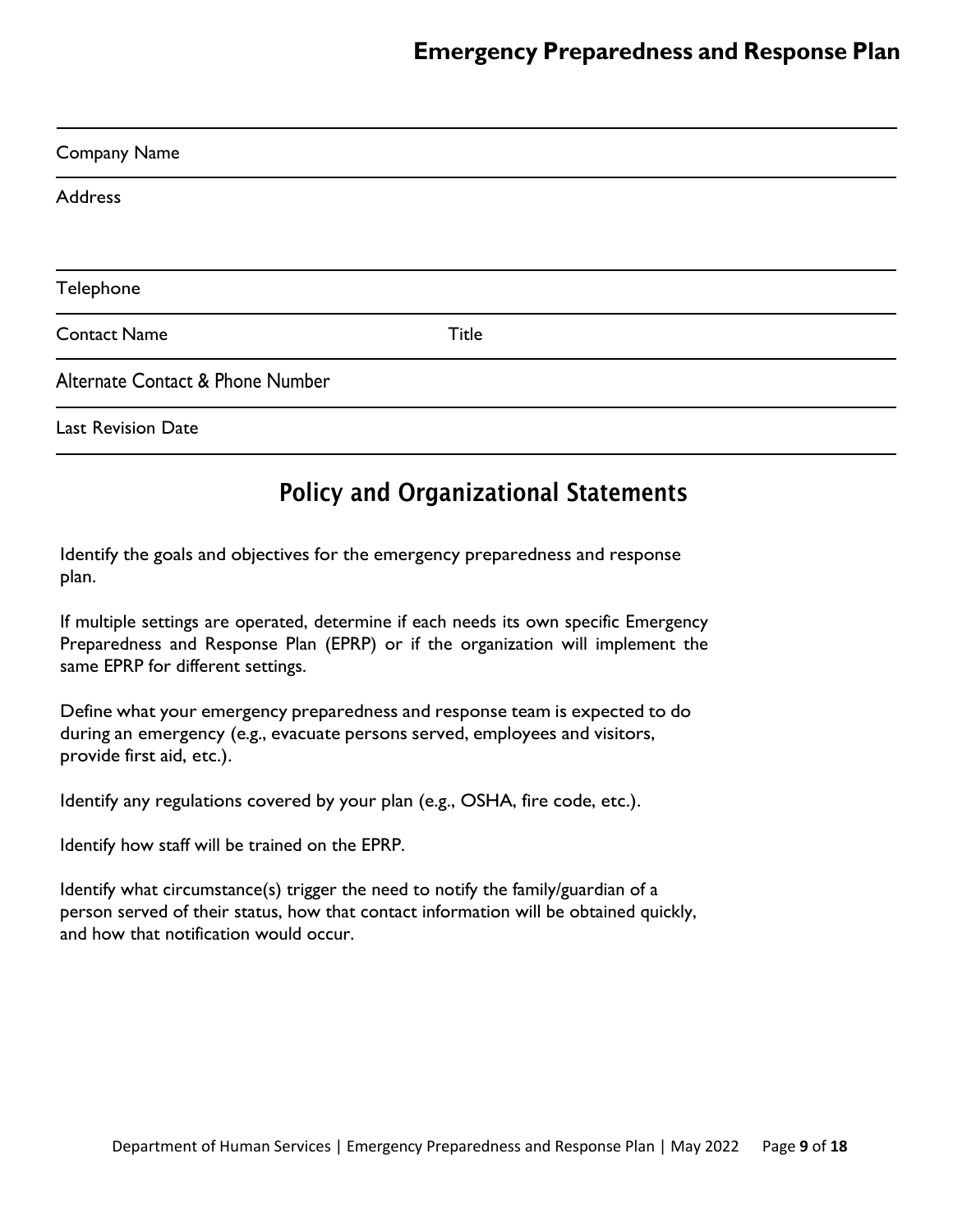## Evacuation Plan

Evacuation may be required if there is a fire in the building or other hazard. The evacuation team will direct the evacuation of the building and account for all persons served and employees outside at a safe location.

| <b>Employees and persons</b><br>served will be warned to<br>evacuate the building using<br>the following system       |  |
|-----------------------------------------------------------------------------------------------------------------------|--|
| Employees and persons served<br>should assemble at the following<br>location for accounting by the<br>evacuation team |  |

| If safe to do so, person who will     |  |
|---------------------------------------|--|
| bring the employee roster, visitor    |  |
| log, listing of persons served to the |  |
| evacuation assembly area to account   |  |
| for all evacuees. The evacuation      |  |
| team leader will be informed if       |  |
| anyone is missing or injured          |  |

| <b>Evacuation Team</b>                                                                                                                              | Name / Location |
|-----------------------------------------------------------------------------------------------------------------------------------------------------|-----------------|
| Evacuation Team Leader/In Charge<br><b>Staff Person</b>                                                                                             |                 |
| Floor Wardens As Applicable<br>(one for each floor)                                                                                                 |                 |
| Searchers As Applicable<br>(one per floor)                                                                                                          |                 |
| <b>Stairwell and Elevator Monitors</b><br>As Applicable                                                                                             |                 |
| Aides for Persons with Disabilities                                                                                                                 |                 |
| <b>Assembly Area Monitors</b><br>(account for evacuees at the<br>assembly area and inform incident<br>commander if anyone is missing<br>or injured) |                 |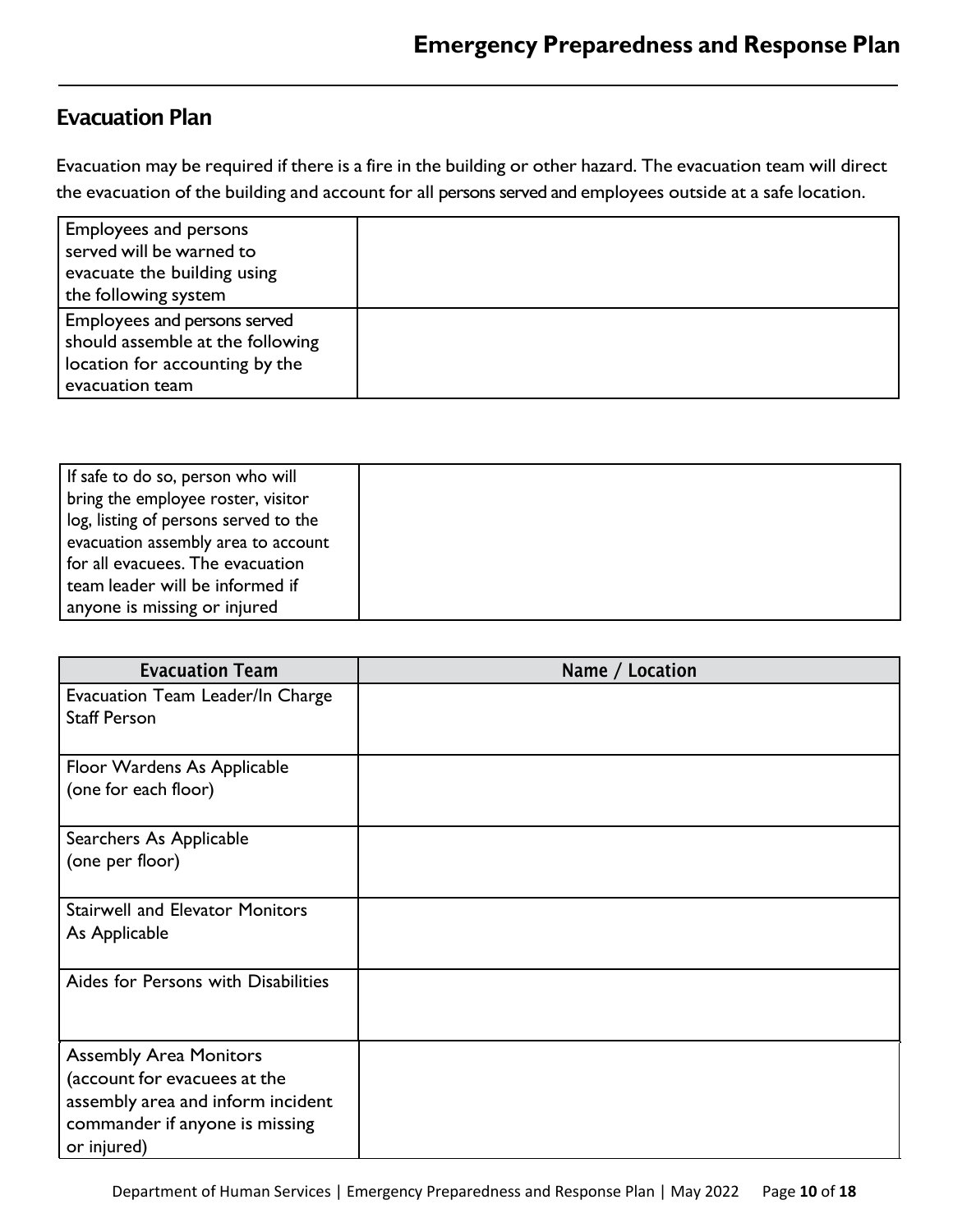## Severe Weather/Tornado Sheltering Plan

If a tornado warning is issued, broadcast a warning throughout all buildings instructing everyone to move to shelter.

| Shelter-In-Place Team Assignments                                                                                                 | Name / Location |
|-----------------------------------------------------------------------------------------------------------------------------------|-----------------|
| Team Leader/In Charge Staff Person                                                                                                |                 |
| Person to monitor weather sources<br>for updated emergency instructions<br>and broadcast warning if issued by<br>weather services |                 |
| Persons to direct staff/persons<br>served outside to enter building                                                               |                 |
| Persons to direct employees/<br>persons served to designated<br>tornado shelter(s)                                                |                 |

#### Tornado Warning System & Tornado Shelter Locations

| Location of tornado warning<br>system controls |  |
|------------------------------------------------|--|
| Location of tornado shelters                   |  |

## Shelter-In-Place Plan

If warned to "shelter-in-place" from an outside airborne hazard, a warning should be broadcast and all employees/persons served should move to shelter.

| <b>Shelter-In-Place Team Assignments</b>                                                       | Name / Location |
|------------------------------------------------------------------------------------------------|-----------------|
| Team Leader/In Charge Staff Person                                                             |                 |
| Direct personnel/persons served<br>outside to enter the building;<br>then close exterior doors |                 |
| Shutdown ventilation system and<br>close air intakes                                           |                 |
| Move employees/persons served to<br>interior spaces above the first floor<br>(if possible)     |                 |
| Person to monitor news sources for<br>updated emergency instructions                           |                 |
| Assembly Area Monitors (to account<br>for evacuees at the assembly area)                       |                 |

#### Shelter-In-Place Shutdown of Ventilation System

| Location of controls to shutdown<br>ventilation system         |  |
|----------------------------------------------------------------|--|
| Location of air handling units,<br>  fan rooms, or air intakes |  |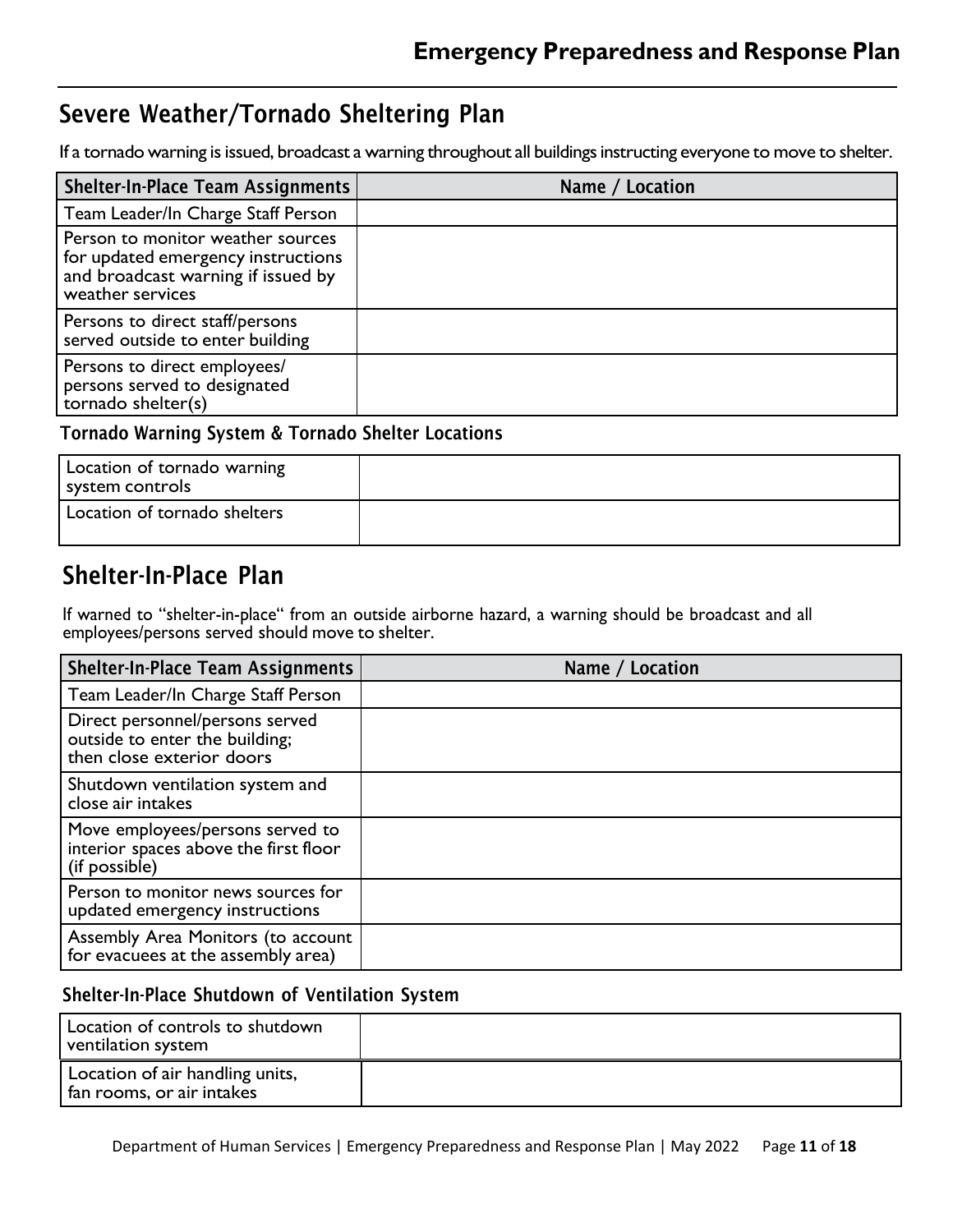## Lockdown Plan

Persons trained to use the warning system to warn persons to "lockdown"

| <b>Name</b> | <b>Location</b> |
|-------------|-----------------|
|             |                 |
|             |                 |
|             |                 |
|             |                 |

#### Instructions for Broadcasting Warnings

Where to Access the Warning System (e.g., telephone, public address system, etc.)

```
Instructions for using the system
```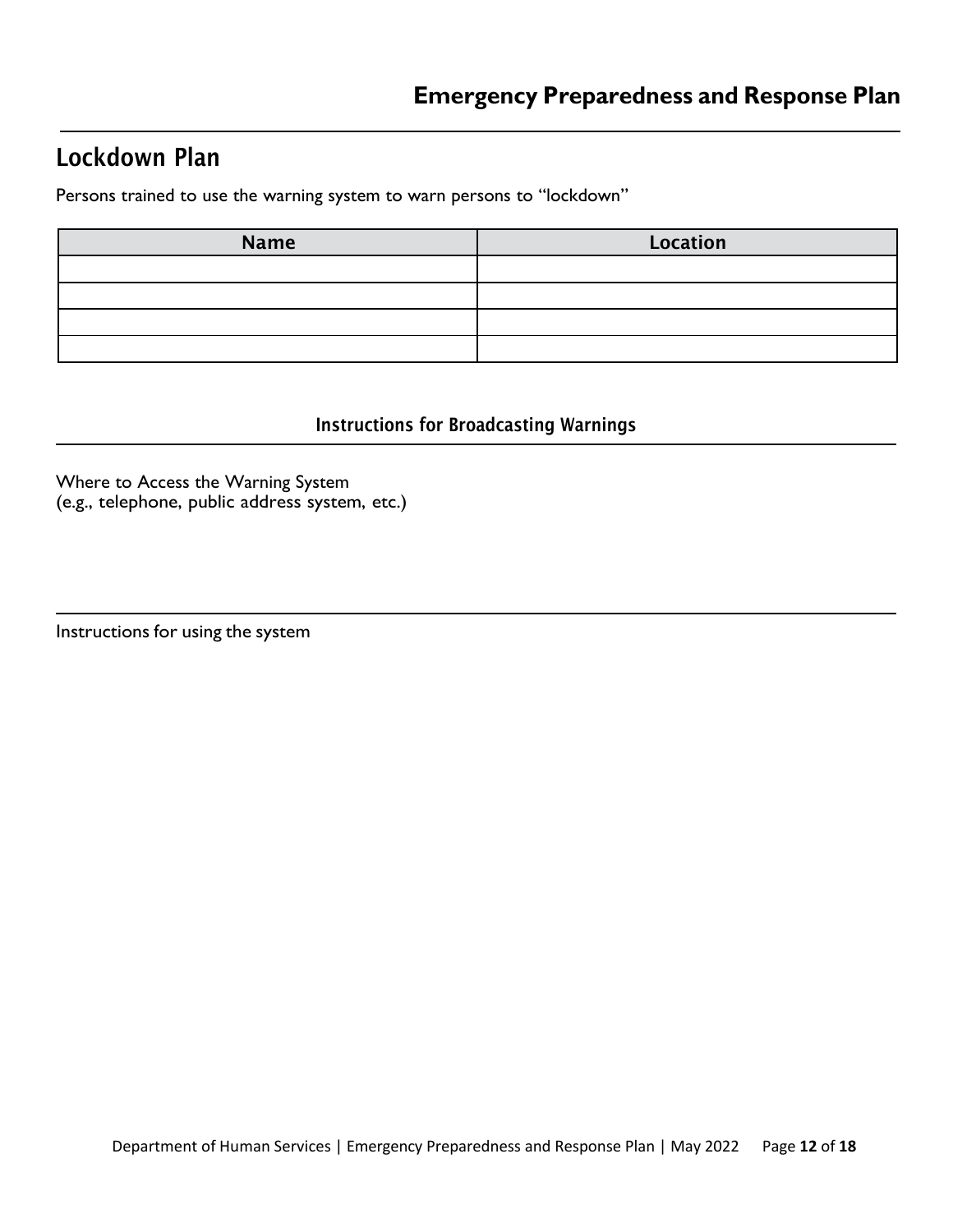## Medical Emergency Plan

If a medical emergency is reported, dial 9-1-1 and request an ambulance. Provide the following information:

- Number and location of victim(s)
- Nature of injury or illness
- Hazards involved
- Nearest entrance (emergency access point)

Alert trained employees (members of the medical response team) to respond to the victim's location and bring a first aid kit and/or Automated External Defibrillator (AED). The ERP should include how AEDs, if used, will be maintained to ensure they are in working condition when/if needed.

#### Personnel Trained to Administer First Aid, CPR, or use Automated External Defibrillator (AED) (May not be applicable to settings where staff are already required to be trained in these areas)

| <b>Name</b> | Location / Telephone |
|-------------|----------------------|
|             |                      |
|             |                      |
|             |                      |
|             |                      |
|             |                      |
|             |                      |
|             |                      |
|             |                      |
|             |                      |
|             |                      |

#### Locations of First Aid Kits and Automated External Defibrillator(s)

| Locations of First Aid Kits and<br>l "Universal Precautions" kit<br>(used to prevent exposure to body fluids) |  |
|---------------------------------------------------------------------------------------------------------------|--|
| If applicable, locations of<br>Automated External<br>Defibrillator(s) (AEDs)                                  |  |

#### **Procedures**

- Only trained responders should provide first aid assistance
- Do not move the victim unless the victim's location is unsafe
- Control access to the scene
- Take "universal precautions" to prevent contact with body fluids and exposure to bloodborne pathogens
- Meet the ambulance at the nearest entrance or emergency access point; direct them to victim(s)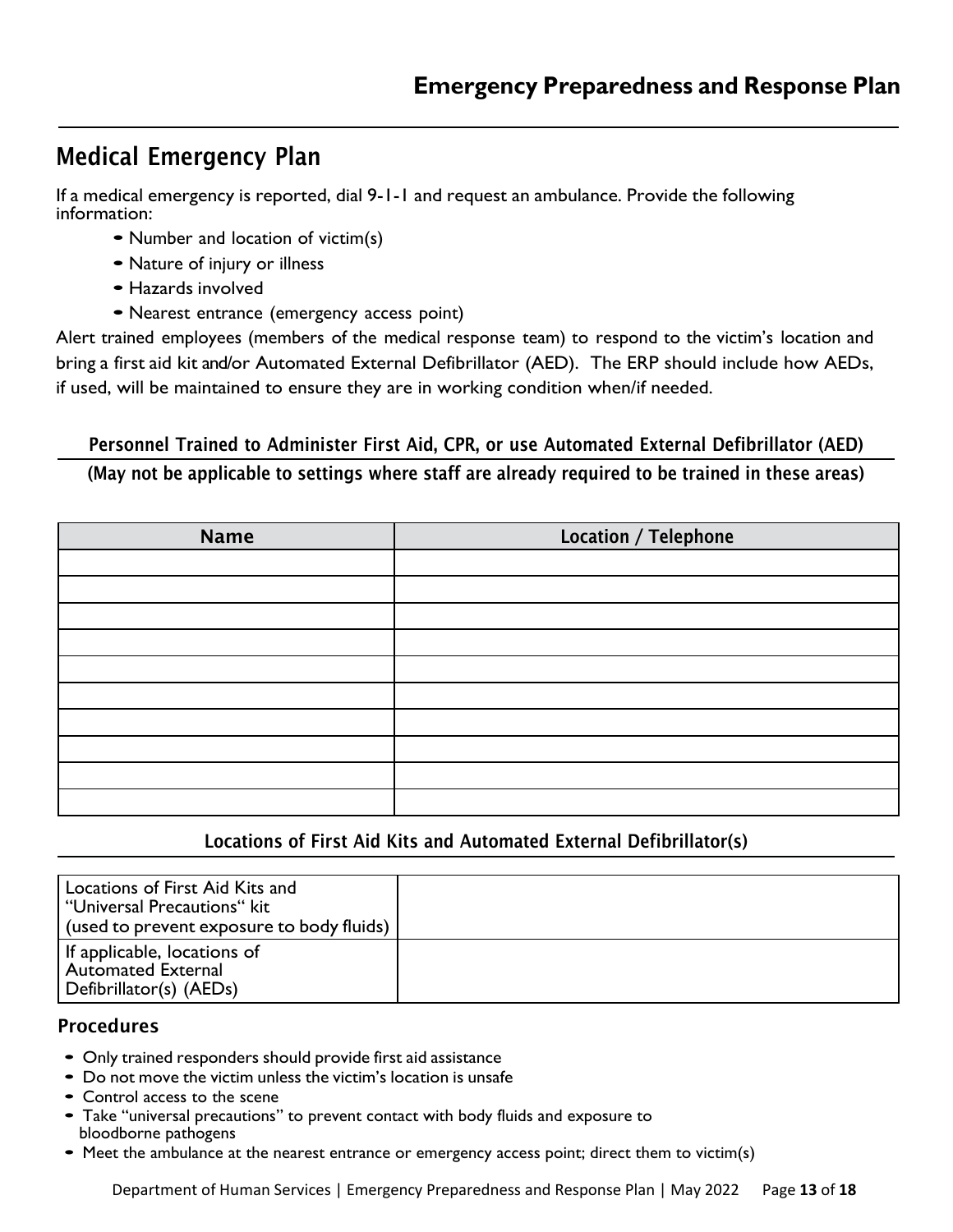## Fire Emergency Plan

If a fire is reported, pull the fire alarm, (if available and not already activated) to warn occupants to evacuate. Then Dial 9-1-1 to alert the Fire Department. Provide the following information:

- Business name and street address
- Nature of fire
- Fire location (building and floor)
- Type of fire alarm (detector, pull station, sprinkler waterflow)
- Location of fire alarm (building and floor)
- Name of person reporting fire
- Telephone number for return call

Evacuation team to direct evacuation of employees, visitors and persons served.

#### Procedures

- Evacuate building occupants along evacuation routes to primary assembly areas outside
- Redirect building occupants to stairs and exits away from the fire
- Prohibit use of elevators
- Evacuation team to account for all employees, persons served and visitors at the assembly area
- Meet Fire Department Incident Commander (IC). Inform the IC if everyone has been accounted for and if there are any injuries. Provide an update on the nature of the emergency and actions taken. Provide building floor plans, keys and other assistance as requested
- Assign personnel to verify that fire protection systems are operating normally and to operate building utility and protection systems as directed by the fire department

# Property Conservation

Identify preparations before a forecast event such as severe weather

Identify how you will assess damage; salvage undamaged goods; and cleanup the building following an incident

Identify the contractors, equipment, and materials that would be needed. Update the resource table at the end of this plan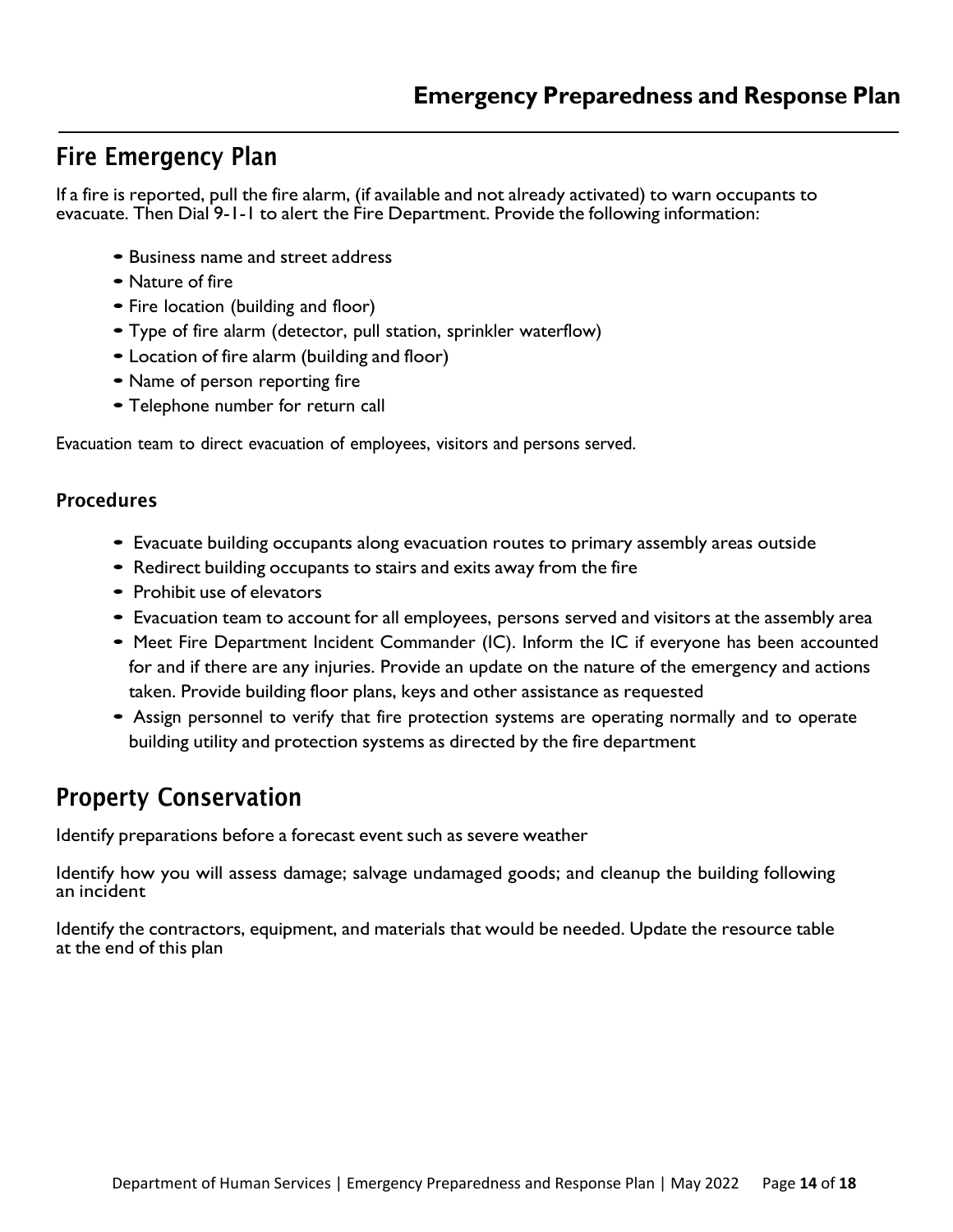## **Emergency Preparedness and Response Plan**

### Annexes

## Hazard or Threat-specific

Instructions: Review the following list of hazards and identify those hazards that are foreseeable. Review the links to information provided within the [Ready Business website](https://www.ready.gov/be-informed) to develop specific emergency procedures.

Natural hazards (geological, meteorological, and biological)

#### Geological hazards

- Earthquake
- Tsunami
- Volcano
- Landslide, mudslide, subsidence

#### Meteorological Hazards

- Flood, flash flood, tidal surge
- •Water control structure/dam/levee failure
- Drought
- Snow, ice, hail, sleet, arctic freeze
- •Windstorm, tropical cyclone, hurricane, tornado, dust storm
- Extreme temperatures (heat, cold)
- Lightning strikes (Wildland fire following)

#### Biological hazards

- Foodborne Illnesses
- Pandemic/Infectious/communicable disease (Avian flu, H1N1, etc.)

#### Technology caused event

• Utility interruption or failure (telecommunications, electrical power, water, gas, steam, HVAC, pollution control system, sewerage system, other critical infrastructure)

#### Human-caused events (accidental and intentional)

#### Accidental

- Hazardous material spill or release
- Nuclear Power Plant Incident (if located in proximity to a Nuclear power plant)
- Explosion/Fire
- Transportation accident
- Building/structure collapse
- Entrapment and/or rescue (machinery, confined space, high angle, water)
- Transportation Incidents (Motor Vehicle, Railroad, Watercraft, Aircraft, Pipeline)

#### Intentional

- Robbery
- Lost Person, Child Abduction, Kidnap, Extortion, Hostage Incident, Workplace violence
- Demonstrations, Civil disturbance
- Bomb threat, Suspicious package
- Terrorism/Active Shooter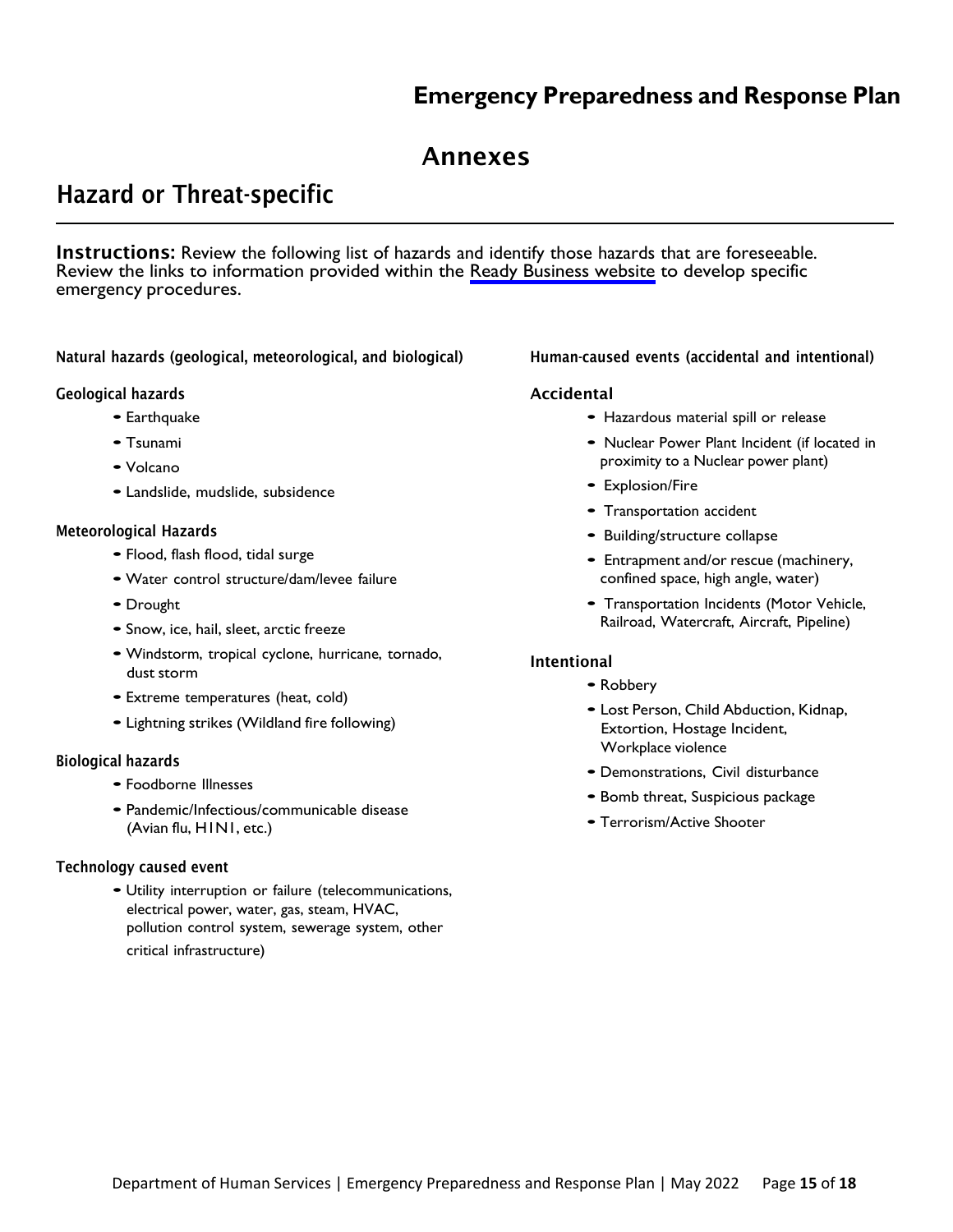# Appendices

## Emergency Response Teams

Identify the members of emergency response teams not identified elsewhere.

- Facilities or building management staff familiar with building utility and protection systems and those who may assist with property conservation activities.
- Security
- Others trained to use fire extinguishers, clean up small spills of hazardous materials

| Team | <b>Member Name</b> | Location | <b>Work Telephone</b> | Home/Cell Telephone |
|------|--------------------|----------|-----------------------|---------------------|
|      |                    |          |                       |                     |
|      |                    |          |                       |                     |
|      |                    |          |                       |                     |
|      |                    |          |                       |                     |
|      |                    |          |                       |                     |
|      |                    |          |                       |                     |
|      |                    |          |                       |                     |
|      |                    |          |                       |                     |
|      |                    |          |                       |                     |
|      |                    |          |                       |                     |
|      |                    |          |                       |                     |
|      |                    |          |                       |                     |
|      |                    |          |                       |                     |
|      |                    |          |                       |                     |
|      |                    |          |                       |                     |
|      |                    |          |                       |                     |
|      |                    |          |                       |                     |
|      |                    |          |                       |                     |
|      |                    |          |                       |                     |
|      |                    |          |                       |                     |
|      |                    |          |                       |                     |
|      |                    |          |                       |                     |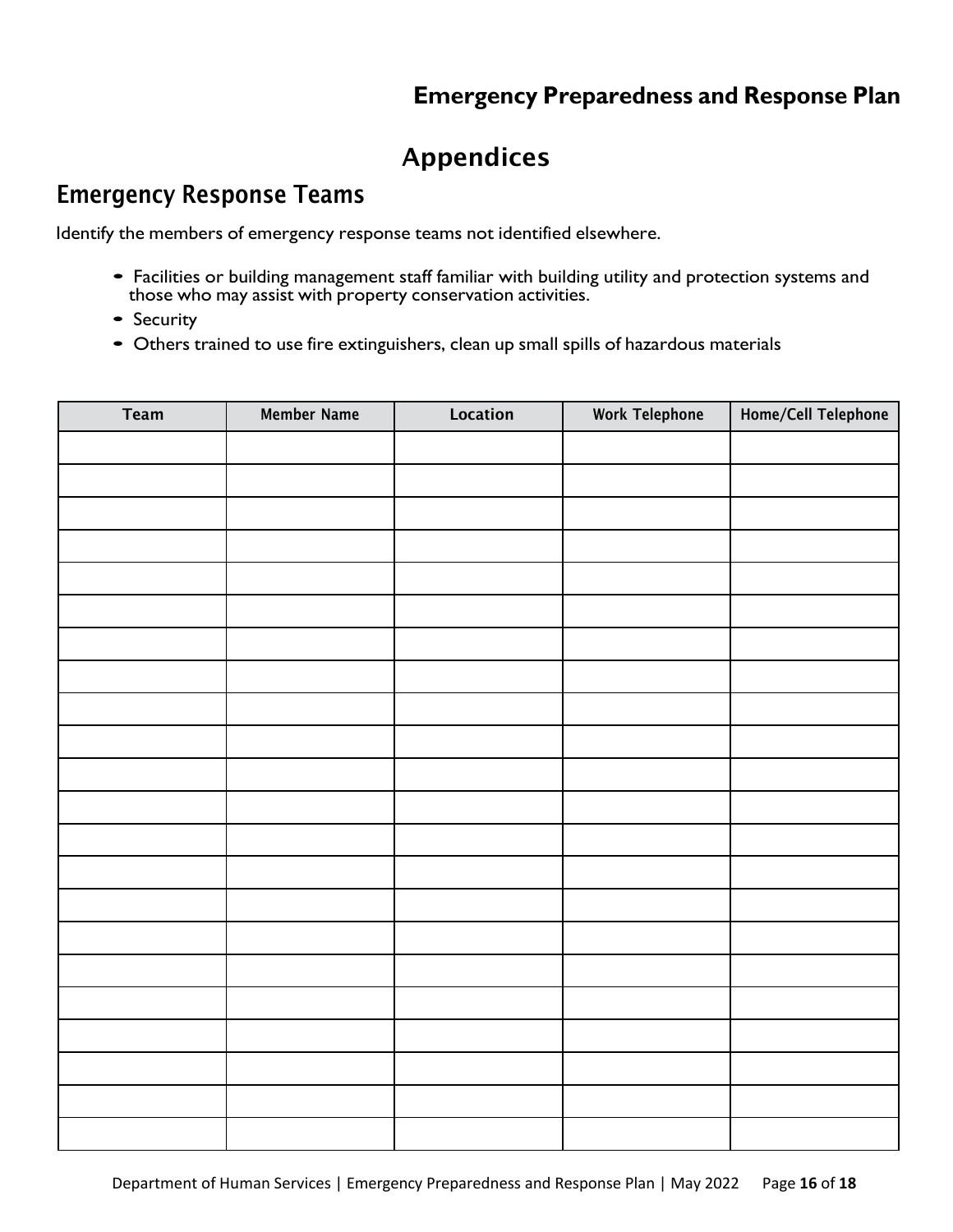## **Emergency Preparedness and Response Plan**

## Public Emergency Services & Contractors

| <b>Emergency Service</b>           | <b>Name</b> | <b>Emergency Telephone</b> | <b>Business Telephone</b> |
|------------------------------------|-------------|----------------------------|---------------------------|
| Fire Department                    |             |                            |                           |
| <b>Emergency Medical Services</b>  |             |                            |                           |
| Police Department                  |             |                            |                           |
| <b>Emergency Management Agency</b> |             |                            |                           |
| Hospital                           |             |                            |                           |
| Public Health Department           |             |                            |                           |
| State Environmental Authority      |             |                            |                           |
| National Response Center (EPA)     |             |                            |                           |
| Electrician                        |             |                            |                           |
| Plumber                            |             |                            |                           |
| <b>Fire Protection Contractor</b>  |             |                            |                           |
| <b>Elevator Service</b>            |             |                            |                           |
| Hazardous Materials Cleanup        |             |                            |                           |
| Cleanup / Disaster Restoration     |             |                            |                           |
| Utility Companies                  |             |                            |                           |

## Warning, Notification & Communications Systems

The following systems are used to warn staff and persons served to take protective action (e.g., evacuate, move to tornado shelter, shelter-in-place, or lockdown) and provide them with information. The communications capabilities enable members of our emergency team to communicate with each other and others.

| <b>Warning System</b>              | System                | <b>Location/Control Panel or Access Point</b> |
|------------------------------------|-----------------------|-----------------------------------------------|
|                                    | Fire Alarm            |                                               |
|                                    | <b>Public Address</b> |                                               |
|                                    | Other (describe)      |                                               |
| <b>Notification System</b>         | Electronic            |                                               |
| <b>Communications Capabilities</b> | Telephone call tree   |                                               |
|                                    | Telephone             |                                               |
|                                    | Two-way radio         |                                               |